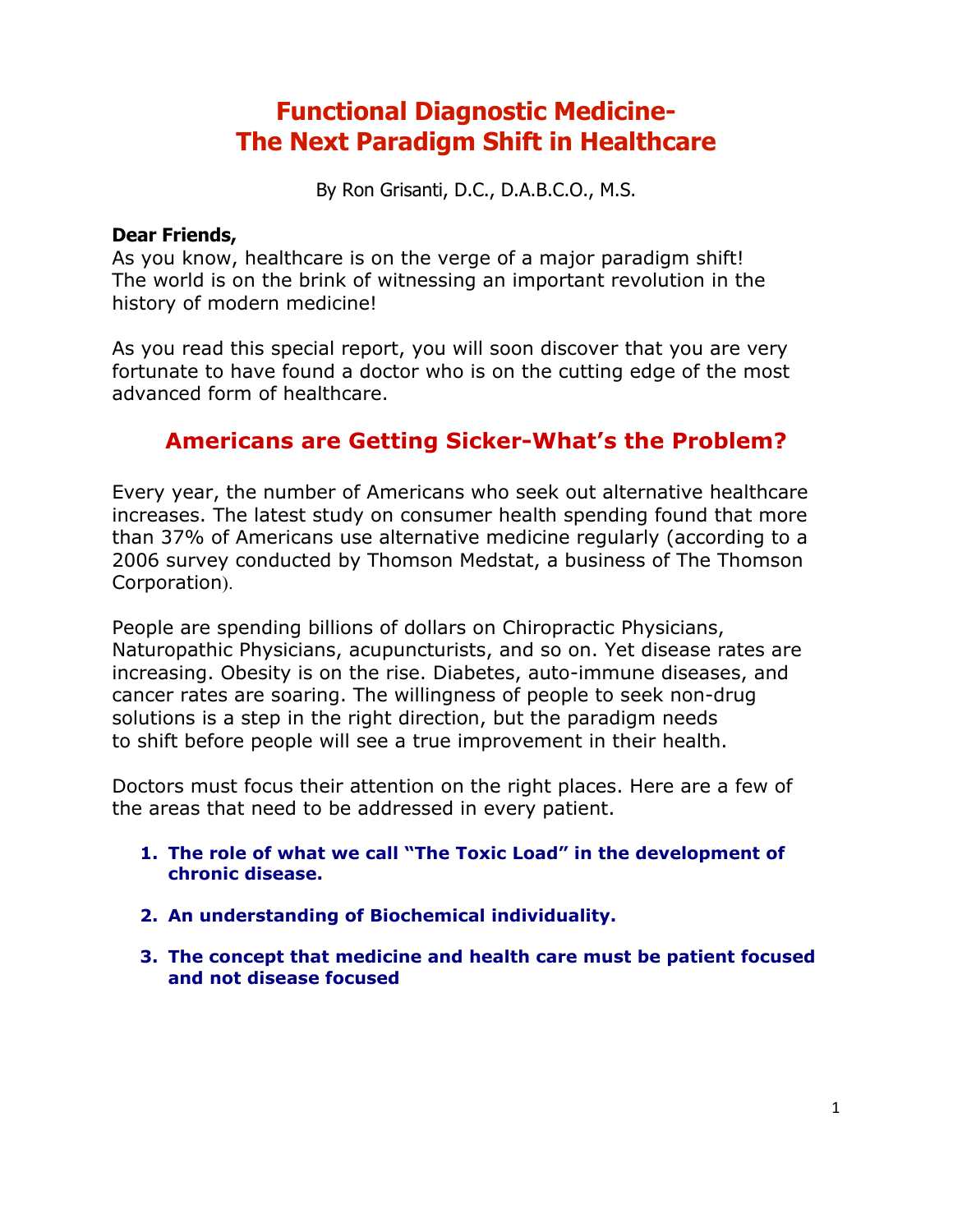# **Principle #1 The Total Load**



As a man drove through the mountains one day, he stopped now and then to load rocks into the trunk of his car.

With each new rock his car got slower and slower, and sagged lower and lower.

Stopping again to toss in yet another rock, all of a sudden--BAMMM!!!--his suspension gave way.

The gas tank slammed to the pavement, sparks flew, gasoline ignited. By the time the authorities arrived on the scene nothing remained of the man's car but twisted metal and smoking ashes.

# **Rock (Stressors)**

You are like that man's car.

You go through life accumulating various kinds of "rocks" (stressors), knowingly or not, that place a growing burden on your body's ability to function normally.

These are "toxic" stressors. In other words, anything that taxes the normal functioning of your body and pushes you away from optimal health can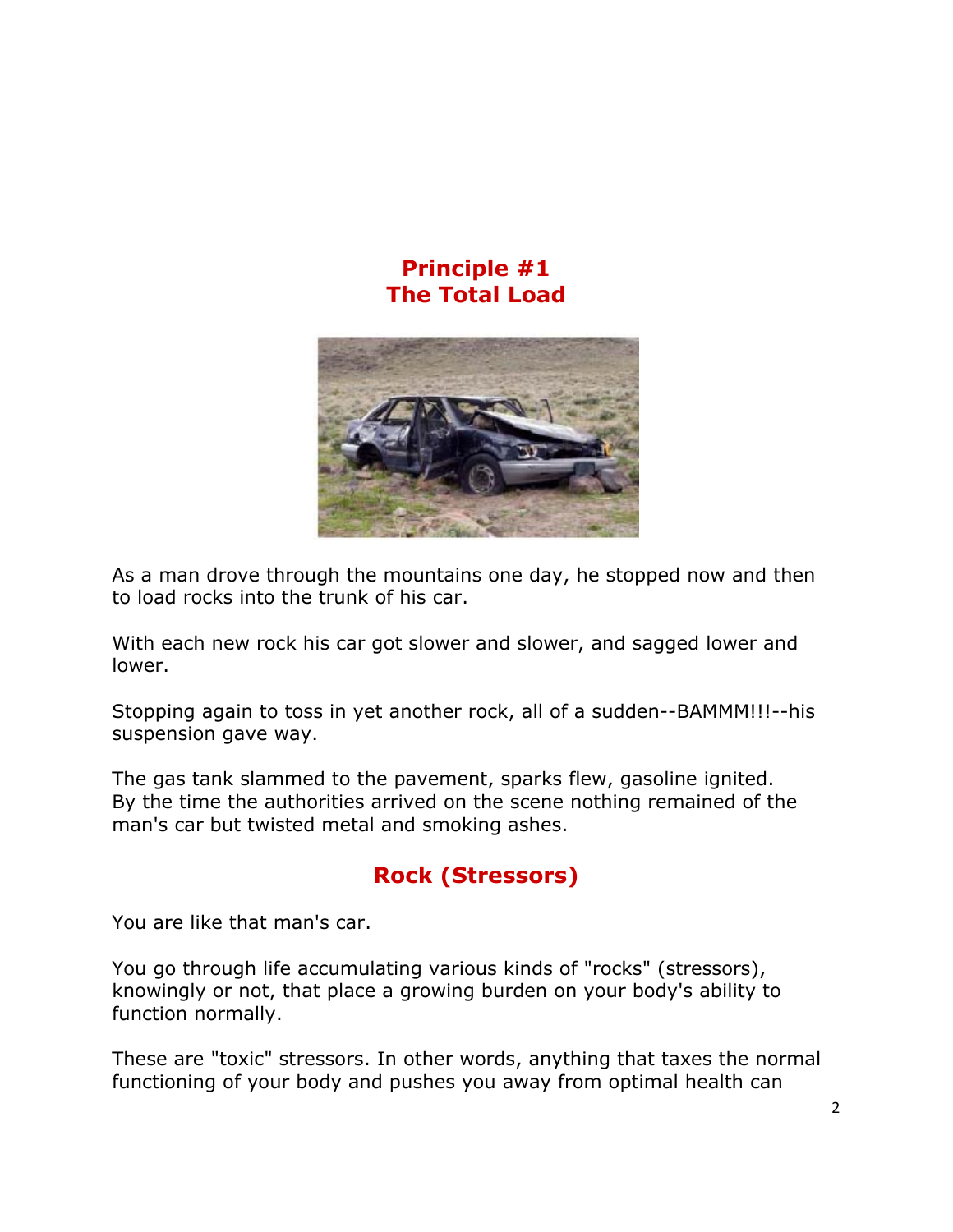rightly be called a toxin.

Along the road through life the **total load of toxic stressors** can become too much.

Physical breakdown occurs.

A major health crisis sets in--cancer and other degenerative conditions like heart attack, stroke, diabetes, Alzheimer's, multiple sclerosis, chronic fatigue syndrome, arthritis, allergies, and many, many other such crises.

They are conditions in which the normal functionings of the body's various systems, working together to fight disease and produce health, have **become compromised.**

Too many "rocks" in the trunk.

Understand the **Total Load** and you will *crack the code* to solving many chronic diseases.

Total load is the term for the build up of things that are disagreeable to your body's ability to function normally. You may be able to handle some of them, but as toxic stressors pile up, eventually your body can't keep pulling the load. It is hard to tell how much each factor is affecting you until you address it.

Let's assume each rock represents a *physiological, biochemical, metabolic, emotional and/or structural load* on the human body.

How many of the following are you suffering with? If you really want to turn your health around, you better be certain your physician carefully investigates the following.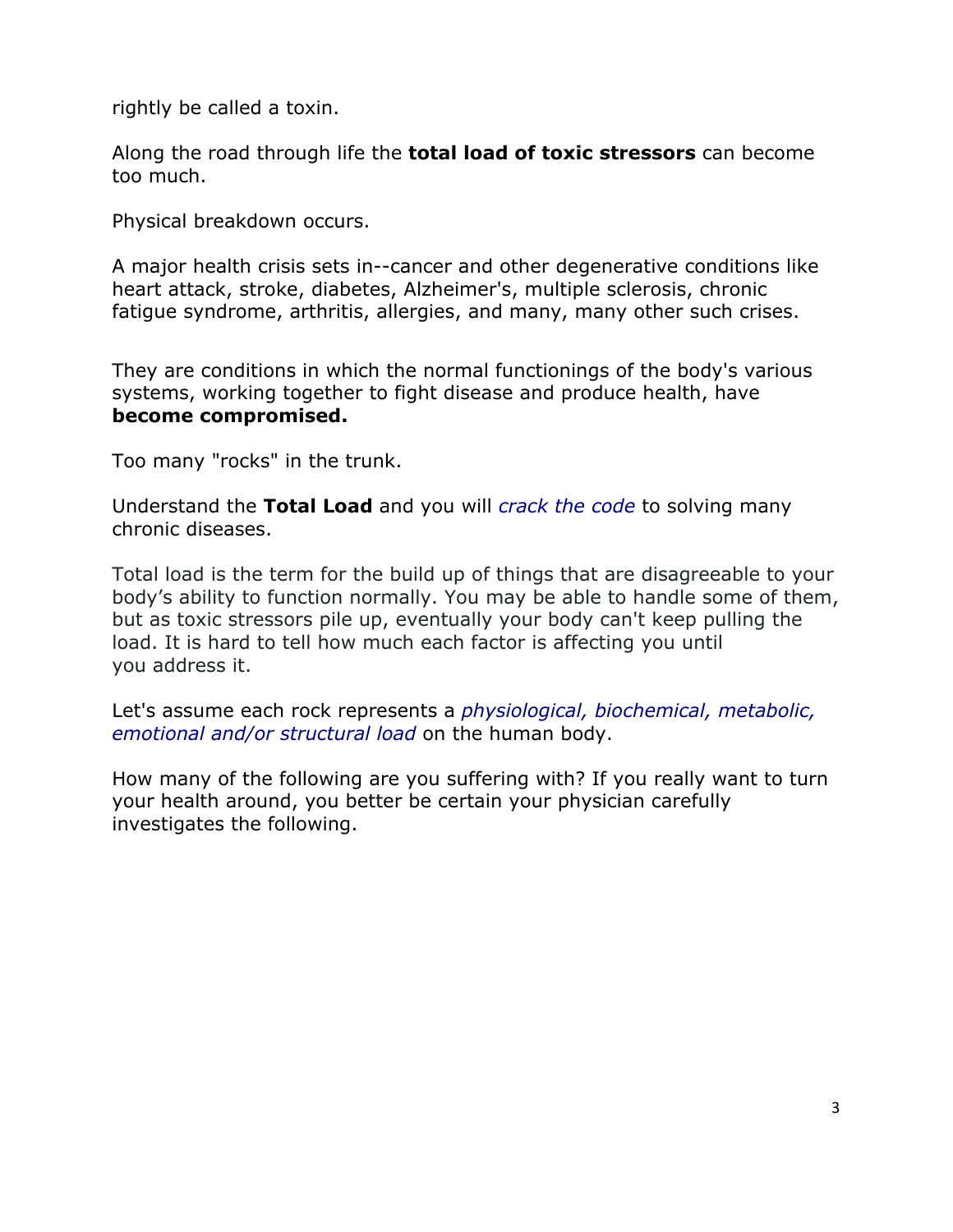

Understand the **Total load** and you will be in the unique position to appreciate the power of functional medicine in solving cases that have been considered unsolvable.

*"It is only when the total body burden of mental and physical stressors has been sufficiently reduced," observes Sherry Rogers, M.D., "that the body is able to reverse damages from years of overload, and heal....the lower the total load, the higher your total health."* 

### **Let's illustrate this by looking at a sample case:**

### **CASE #1- Irritable Bowel Syndrome**

23 year old female presents with alternating constipation and diarrhea. She complains of frequent stomach aches and feels bloated after meals. She is diagnosed with Irritable Bowel Syndrome (IBS)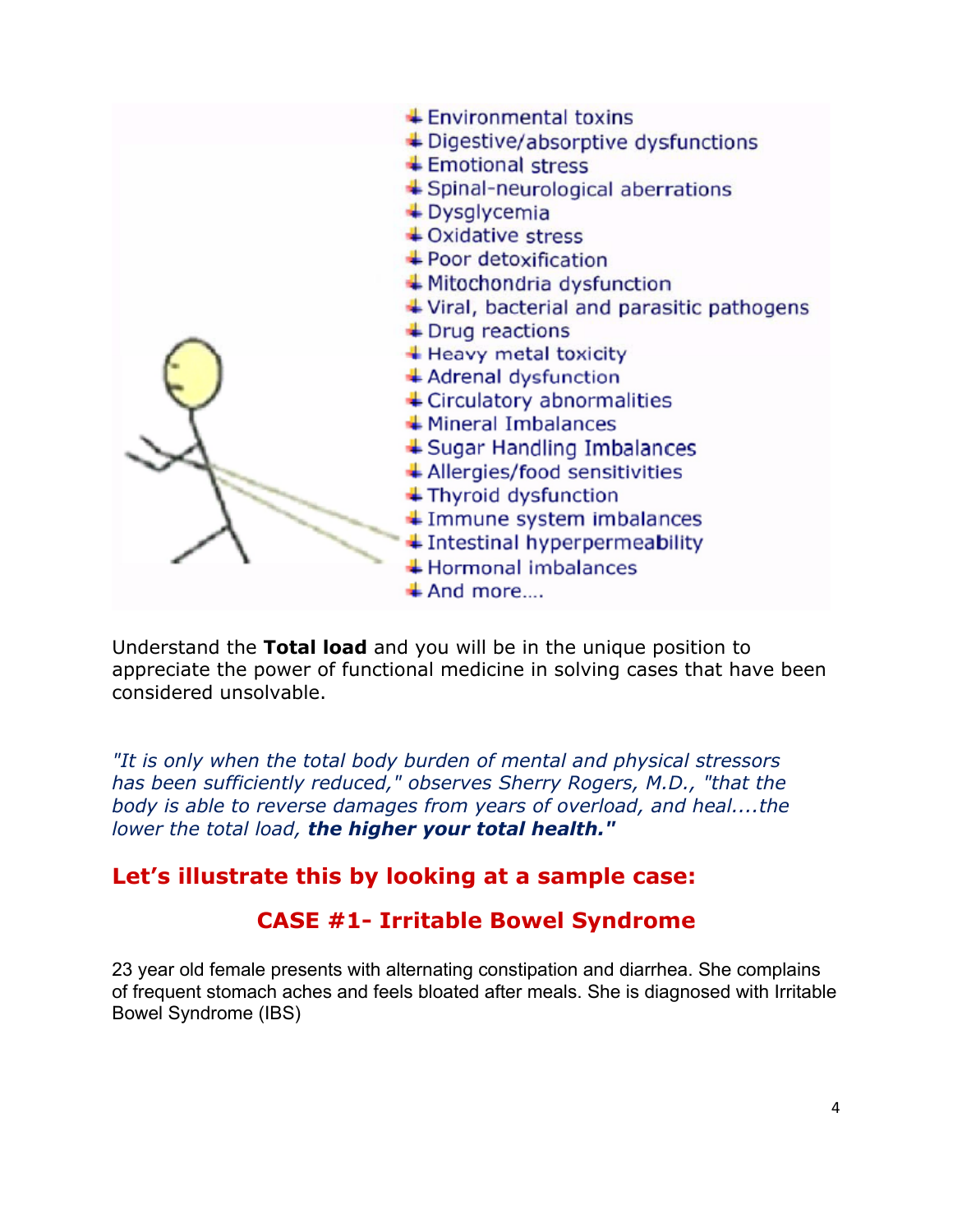| <b>Disease Specific Approach</b>                                                                                                                                                  |                                                                                                                                                                                                                                                                 | <b>Patient Specific Approach</b>                                                                                                                                                                                                                                                                                                                                                                                                                                                                                                                                                                                                                                                                                                                                                                                                                                                                                                                                                                                                                                           |
|-----------------------------------------------------------------------------------------------------------------------------------------------------------------------------------|-----------------------------------------------------------------------------------------------------------------------------------------------------------------------------------------------------------------------------------------------------------------|----------------------------------------------------------------------------------------------------------------------------------------------------------------------------------------------------------------------------------------------------------------------------------------------------------------------------------------------------------------------------------------------------------------------------------------------------------------------------------------------------------------------------------------------------------------------------------------------------------------------------------------------------------------------------------------------------------------------------------------------------------------------------------------------------------------------------------------------------------------------------------------------------------------------------------------------------------------------------------------------------------------------------------------------------------------------------|
| <b>Traditional</b><br><b>Western Medicine</b><br>Approach                                                                                                                         | <b>Alternative</b><br><b>Medicine</b><br>Approach                                                                                                                                                                                                               | <b>Functional</b><br><b>Medicine</b><br>Approach                                                                                                                                                                                                                                                                                                                                                                                                                                                                                                                                                                                                                                                                                                                                                                                                                                                                                                                                                                                                                           |
| Treat the symptoms<br>by using drug<br>therapy:<br>Zelnorm<br>Levsin<br>Physician also<br>recommended anti-<br>depressants to deal<br>with the<br>psychosomatic<br>nature of IBS. | Treat the symptoms<br>by using alternative<br>medicine.<br>It is very difficult to<br>effectively treat IBS<br>by just treating the<br>symptoms. However,<br>the alternative<br>"treatment" of IBS<br>would include the<br>following:<br>Lactase<br>Caraway oil | Get to the underlying cause of why the<br>patient has Irritable Bowel Syndrome by<br>ruling out the following with functionally<br>oriented diagnostic tools of assessment:<br>1. Hypochlorhydria (low acid output in the<br>stomach)- IBS has been referred to as a<br>condition of hypochlorhydria extending to<br>the colonic mucosa.<br>2. Rule out the parasitic pathogen<br><b>Blastocytis hominis, &amp;</b><br>Dientamoeba fragilis with a<br>thorough Ova and parasite test.<br>3. Comprehensive Digestive Stool Analysis<br>(CDSA) to assess enzymatic output,<br>especially lactase, and to provide a<br>thorough functional assessment of the<br>whole GI system.<br>4. Complete blood chemistry and CBC<br>analysis with thyroid panel.<br>5. Lysosome testing to differentiate IBS from<br>inflammatory bowel diseases.<br>6. Intestinal hyperpermeability.<br>7. Gluten panel to rule out celiac disease<br>Treatment is based on the functional<br>diagnostic testing and is designed to treat the<br>underlying cause and restore balance to the<br>body. |

#### **Commentary:**

The most widely used method for the treatment of IBS consists of the symptom suppression model via a prescriptive or natural agent. Consideration of a well documented GI pathogen and the appropriate intervention to eradicate this bug is an *intelligent approach* to cracking this IBS health challenge.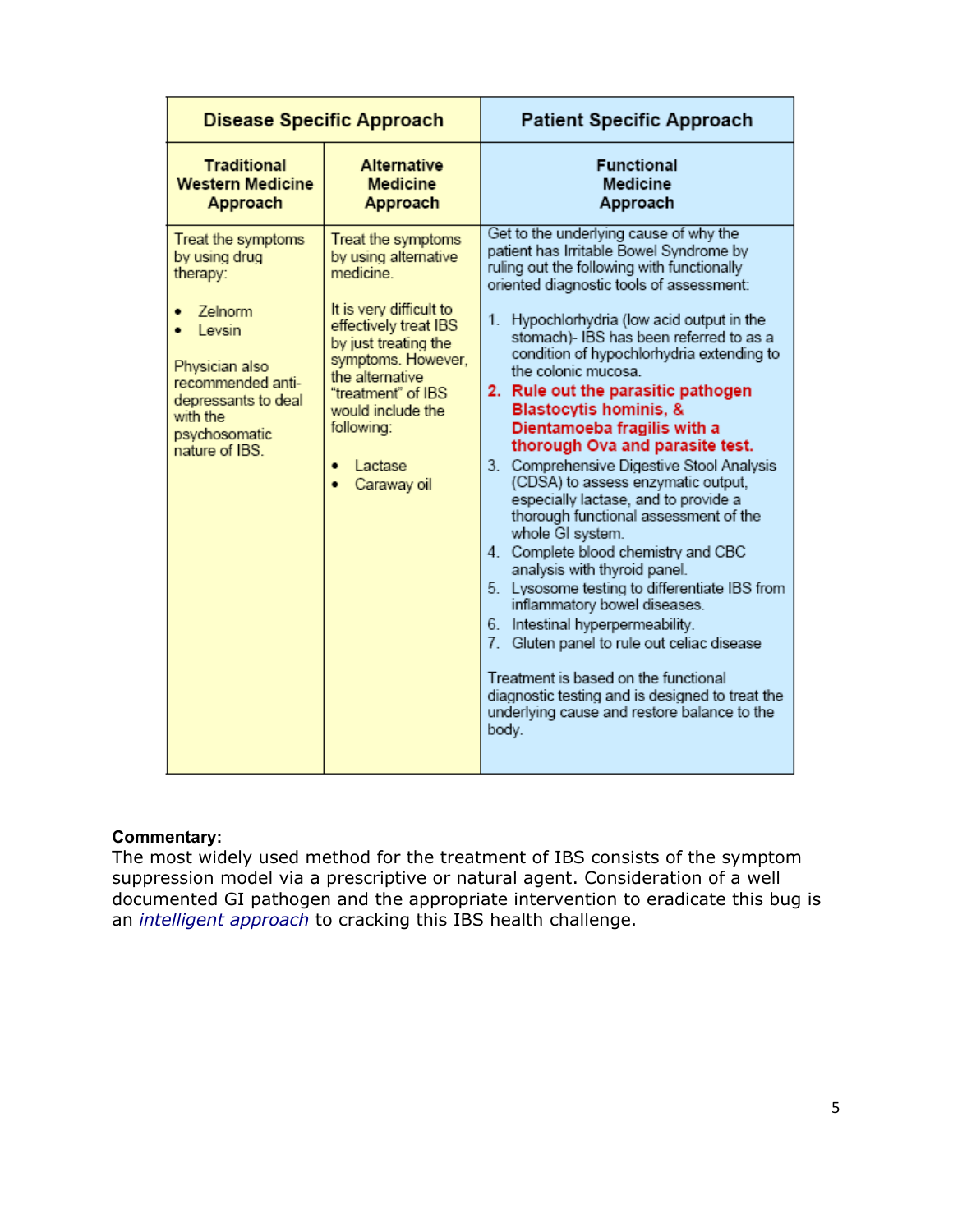|                        | 1: Ustun S. Turgay N.<br>Lξ                                                                                                                                                                                                     | Related |  |  |
|------------------------|---------------------------------------------------------------------------------------------------------------------------------------------------------------------------------------------------------------------------------|---------|--|--|
| E                      | [Blastocystis hominis and bowel diseases]<br>Turkiye Parazitol Derg. 2006;30(1):72-6. Turkish.<br>PMID: 17106862 [PubMed - in process]                                                                                          |         |  |  |
| $\Box$ 2.              | Stark D, van Hal S, Marriott D, Ellis J, Harkness J.                                                                                                                                                                            | Related |  |  |
| F                      | Irritable bowel syndrome: a review on the role of intestinal protozoa and the importance of their detection and diagnosis.<br>Int J Parasitol. 2007 Jan; 37(1):11-20. Epub 2006 Oct 12.<br>PMID: 17070814 [PubMed - in process] |         |  |  |
| $\vert \cdot \vert$ 3. | Tungtrongchitr A. Manatsathit S. Kositchanvat C. Ongrotchanakun J. Munkong N. Chinabutr P. Leelakusolvong S.<br>Chaicumpa W.                                                                                                    | Related |  |  |
| E                      | Blastocystis hominis infection in irritable bowel syndrome patients.<br>Southeast Asian J Trop Med Public Health. 2004 Sep:35(3):705-10.<br>PMID: 15689092 [PubMed - indexed for MEDLINE]                                       |         |  |  |
| $\frac{1}{2}$          | Yakoob J, Jafn W, Jafn N, Khan R, Islam M, Beg MA, Zaman V,                                                                                                                                                                     | Related |  |  |
| E                      | Irritable bowel syndrome: in search of an etiology: role of Blastocystis hominis.<br>Am J Trop Med Hyg. 2004 Apr; 70(4):383-5.<br>PMID: 15100450 [PubMed - indexed for MEDLINE]                                                 |         |  |  |
|                        | 5: Hussain R, Jaferi W, Zuberi S, Baqai R, Abrar N, Ahmed A, Zaman V.                                                                                                                                                           | Related |  |  |
|                        | Significantly increased IgG2 subclass antibody levels to Blastocystis hominis in patients with irritable bowel syndrome.<br>Am J Trop Med Hyg. 1997 Mar:56(3):301-6.<br>PMID: 9129532 [PubMed - indexed for MEDLINE]            |         |  |  |

# **What People Really Want from Their Health Provider**

Discerning health consumers are ready and HUNGRY for real answers to chronic disease such as fibromyalgia, heart disease, arthritis, auto-immune diseases, obesity, etc..

As you know, traditional medicine focuses on end-point treatments and rarely gives thought to the **underlying biochemical glitches** that may lead to the disease in the first place. This outdated model is what got most of us interested in alternative medicine—we sensed a better way was possible. The trouble is, most alternative doctors and training programs use the exact same model, only substituting natural substances and techniques for drugs and invasive procedures.

Everywhere you turn you read and view advertisements on this or that drug that provides **symptomatic relief** for XYZ disease.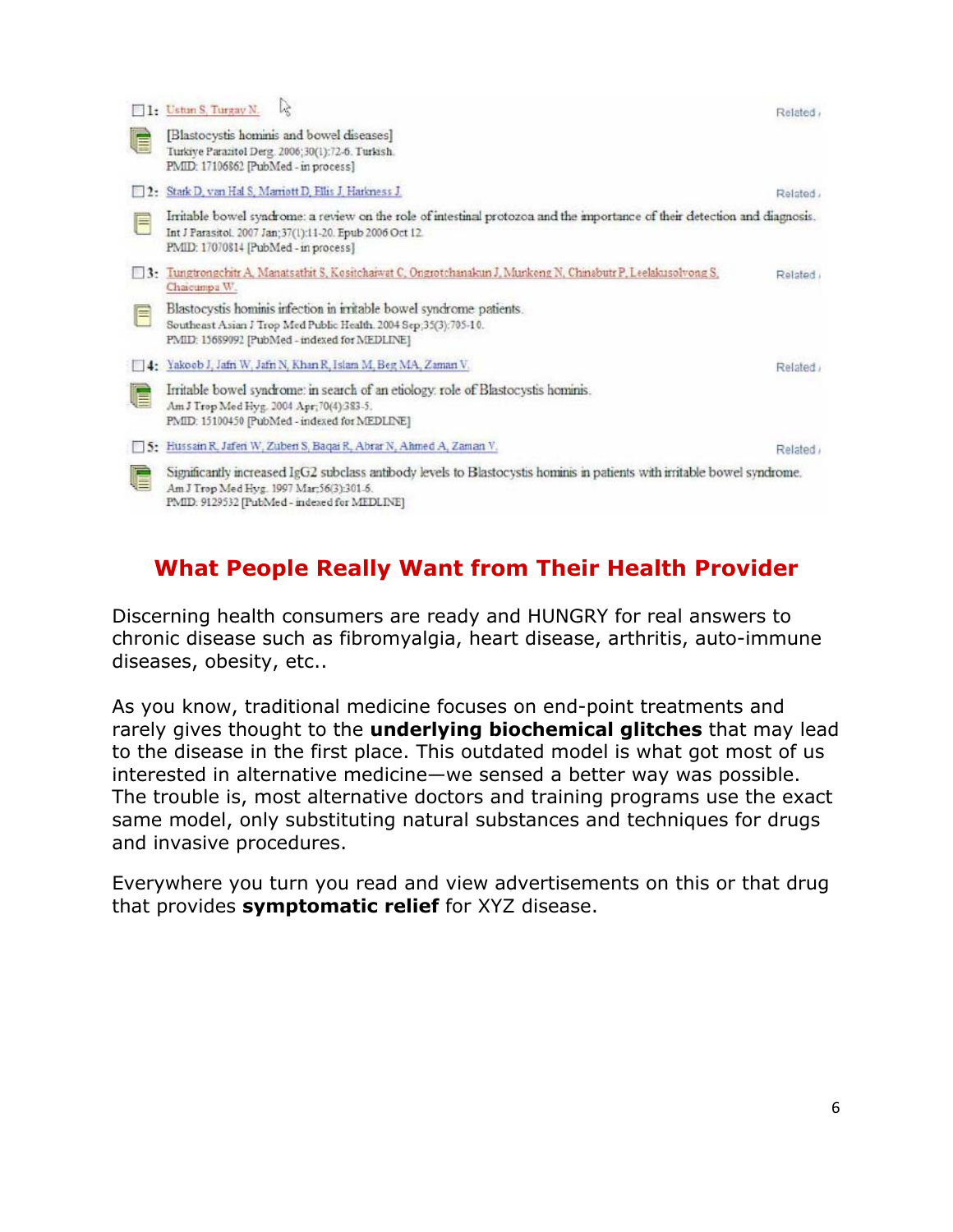**Got acid reflux?** Take Nexium

**Got constipation?** Take some natural herbal remedy

**Got high blood pressure?** Take a calcium channel blocker

**Got anxiety?** Take Valerian Root



This is the **epitome** of cookbook healthcare.

### **This Isn't Working**

It doesn't matter if the treatment is a prescriptive drug or some natural supplement or herb, the focus is still on seeking **temporary symptomatic relief** and **NOT** *identifying the underlying cause of the illness.*

Most physicians, whether they are medical physicians, naturopathic physicians and yes, even progressive chiropractic physicians, spend the majority of their time diagnosing and treating the gross appearance of disease.

This is akin to continually putting out fires without looking for the arsonist who is setting the fires.

Hmmm...

# **Symptoms are Signals**

Just like the red warning light in your car that flashes when there is a problem with your engine, a physical symptom is a signal telling you that an underlying health problem needs to be corrected.

Treating a symptom without uncovering the real cause is like placing a piece of black tape over the blinking red warning light. The consequences of this action are obvious, an expensive engine overhaul.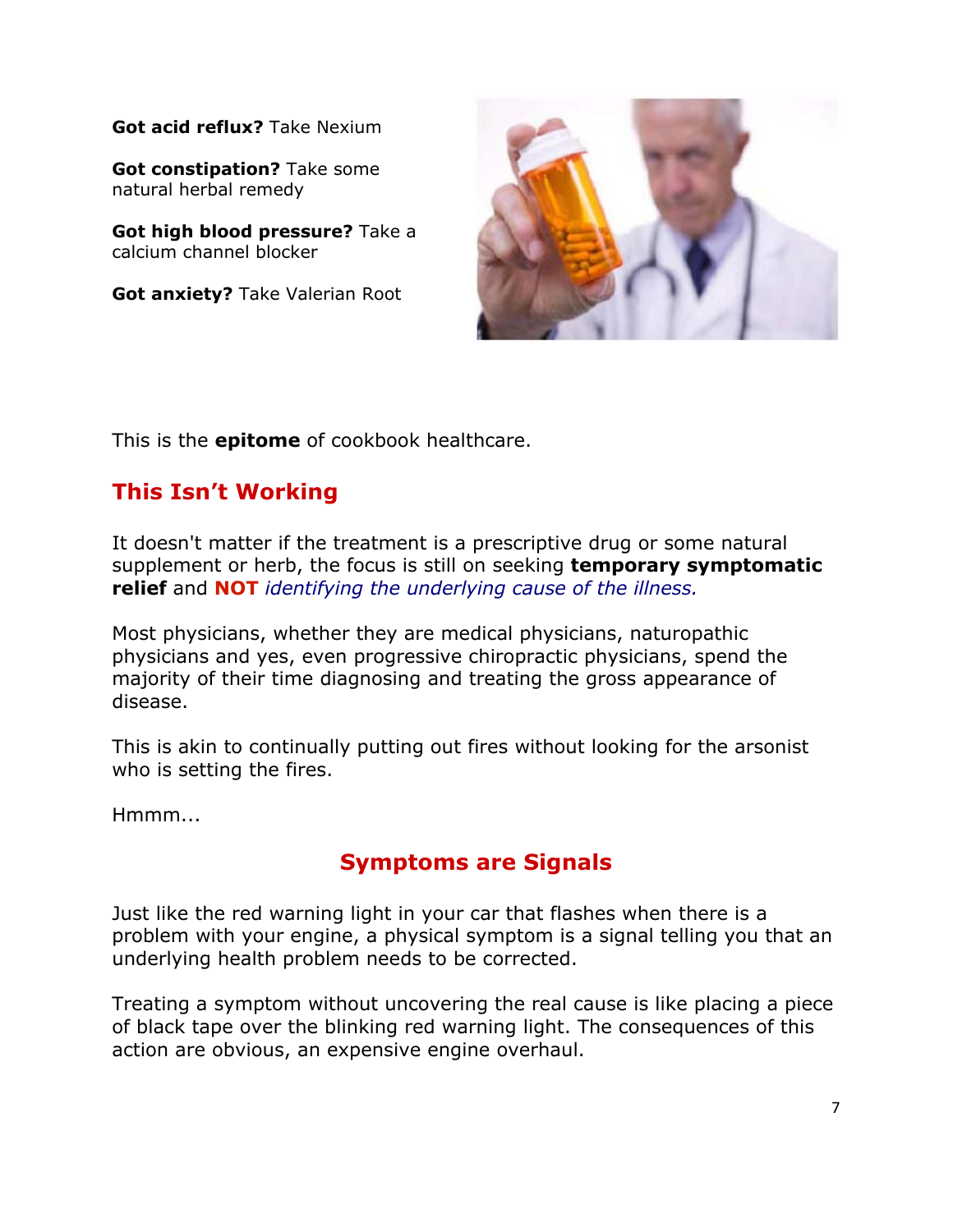Unfortunately, as we are finding out all too well in our patients, ignoring these chronic symptoms eventually leads to a serious illness.

### **THE ANSWER IS HERE**

Through functional diagnostic medicine, physicians are able to help their patients restore normal body function, not only relieving symptoms but halting and reversing the progression towards life-threatening diseases such as arthritis, fibromyalgia, diabetes, auto-immune diseases, heart diseases, osteoporosis and many other chronic degenerative illnesses.

Unlike well meaning traditional and alternative physicians who tend to focus on what drug or herb to use to treat a symptom, doctors who practice functional diagnostic medicine give *serious thought* to identifying the physiological glitches that has led to the patient's failed health.

# **New Model in 21st Century Medicine**

Functional medicine is the new health model of the 21st century. Functional medicine has been defined as "the field of healthcare which employs assessment and early intervention into the improvement of physiological, cognitive/emotional, and physical functioning."

*Forward thinking practitioners* who embrace functional diagnostic medicine commonly **ask different questions** about how to better treat the chronically ill patient who otherwise slips through the cracks of conventional medical diagnosis and treatment.

### **Principle #2 Biological Individuality**

No two people are alike. Look around you and you will see a variety of sizes, shapes, personalities and levels of health. These represent the outward manifestations of internal chemical differences.

In other words, the physical, mental and emotional qualities expressed by people are a reflection of their individual body chemistries; and different body chemistries mean different treatment requirements to maintain metabolic and physiological balance. This in turn will enable individuals to fully express their true health potential.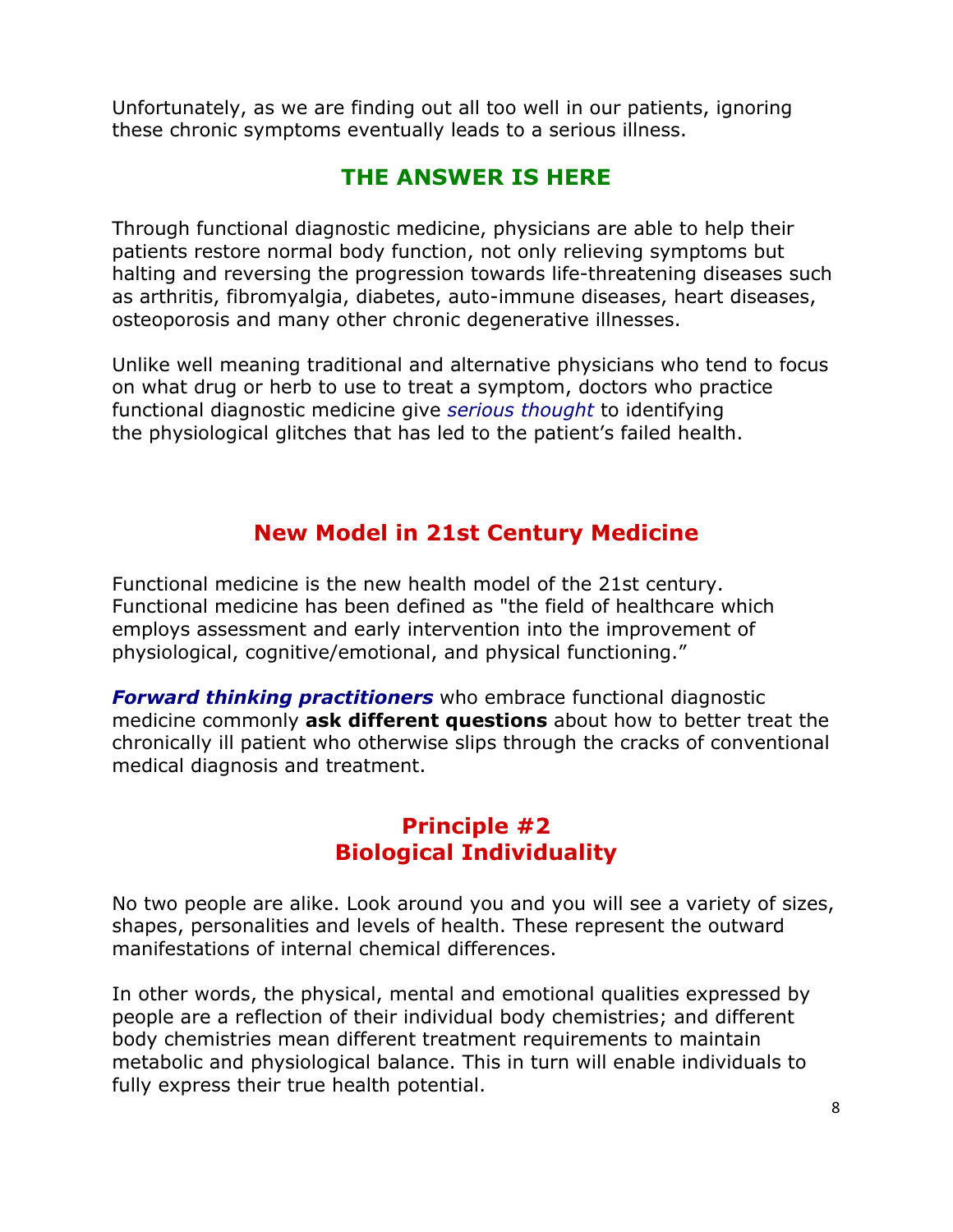When it comes to the *one size fits all* recommendation of medicine and nutrition, remember the old adage, what benefits one person may be another's poison.

Understanding the concept of **biological individuality** gives you a unique way to look at healthcare.

The next time you read an article or hear a lecture promoting a particular food as a "health food," certain to work wonders for the health and wellbeing of every man, woman and child, ignore it. Or, if a particular vitamin or mineral is being touted as good for this or that disease or condition, ignore it as well.

Any two people are likely to have a dramatically different reaction to a food, drug or to a nutritional supplement. The sad truth is, in both the lay and professional literature, **biological individuality is rarely considered**. All we are offered is vitamin B12 to cure this, the herb **saw palmetto** to cure that, and so on.

Functional Medicine testing verifies the concept of biological individuality. It sees that no two people, even if they present the same disease or condition, are alike.

As a Functional Medicine practitioner the simple message to get through to your patients is that **different people have different causes for the same exact health condition.** 

Since everyone is different, we need a comprehensive diagnostic analysis of evaluating each individual's physiological biochemical function.

Unlike traditional medical testing that evaluates "end-point" disease, the strength of functional medicine tests lies in the fact that not only can it aid you in the detection of aberrant physiological processes but is a powerful way to help you identify pre-clinical disease entities before the disease becomes symptomatic.

This makes Functional Diagnostic Medicine not only great for early detection but stand alone as "**real"** Preventive Medicine.

Functional Medicine testing is in a *league of its own* and as more people around the world recognize the power of this new field of medicine, the demand for doctors specializing in it will go up exponentially.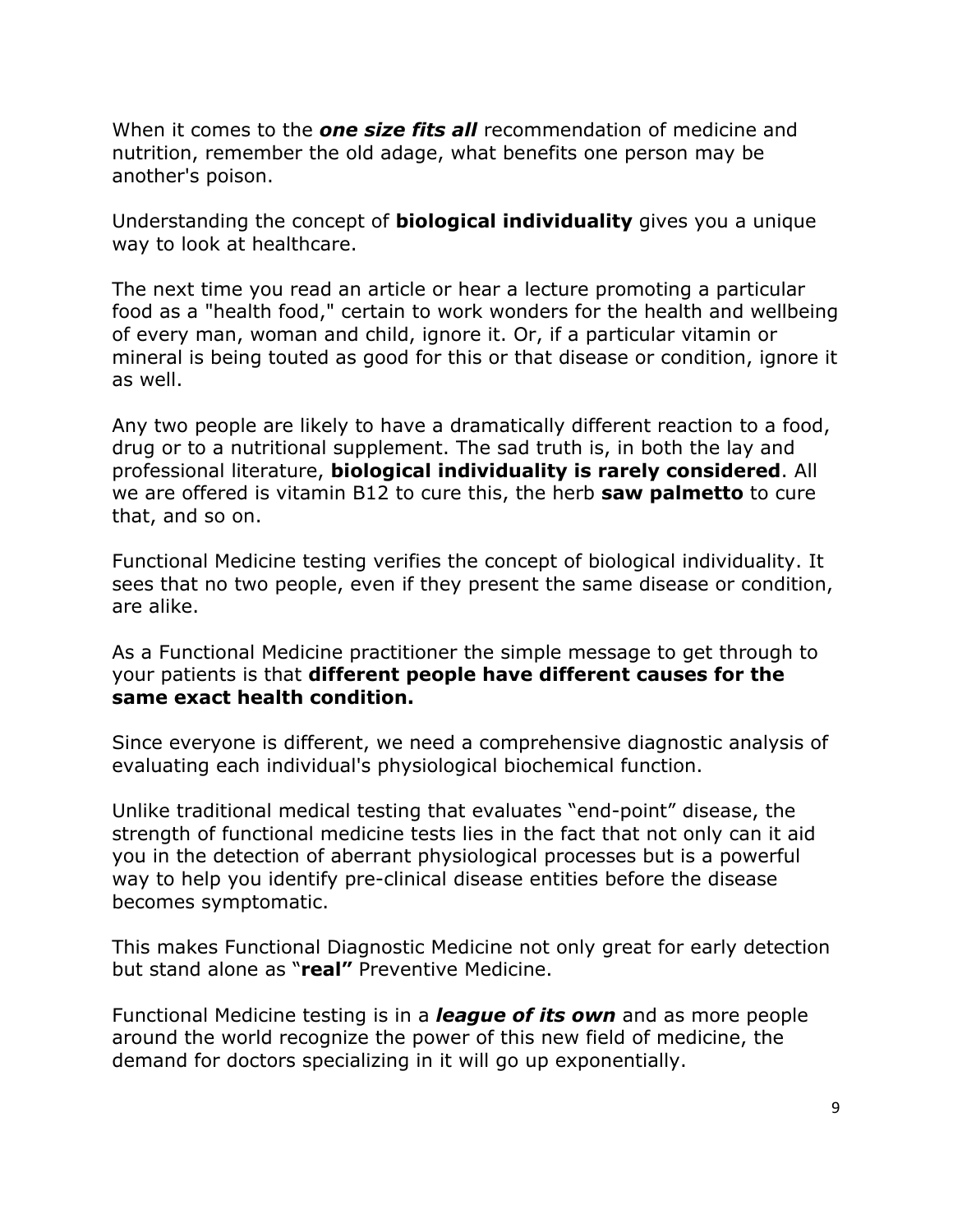# **Let's illustrate this by looking at another sample case:**

### **CASE #2- Hypertension**

55 year old female presents to clinic with high blood pressure. Her BP is 178/92 and has been elevated for over 3 months.

| <b>Disease Specific Approach</b> |                                                                                                                                                               |                                                                                                                                                                                                                                                                                                                                                                                                                                                                                                                                                                                                   | <b>Patient Specific Approach</b>                                                                                                                                                                                                                                                                                                                                                                                                                                                                                                                                                                                                                                                                                                                                                                                                                                                                                                                                                                                                                                                                                                                                                                          |
|----------------------------------|---------------------------------------------------------------------------------------------------------------------------------------------------------------|---------------------------------------------------------------------------------------------------------------------------------------------------------------------------------------------------------------------------------------------------------------------------------------------------------------------------------------------------------------------------------------------------------------------------------------------------------------------------------------------------------------------------------------------------------------------------------------------------|-----------------------------------------------------------------------------------------------------------------------------------------------------------------------------------------------------------------------------------------------------------------------------------------------------------------------------------------------------------------------------------------------------------------------------------------------------------------------------------------------------------------------------------------------------------------------------------------------------------------------------------------------------------------------------------------------------------------------------------------------------------------------------------------------------------------------------------------------------------------------------------------------------------------------------------------------------------------------------------------------------------------------------------------------------------------------------------------------------------------------------------------------------------------------------------------------------------|
|                                  | <b>Traditional</b><br><b>Western Medicine</b><br>Approach                                                                                                     | <b>Alternative</b><br><b>Medicine</b><br>Approach                                                                                                                                                                                                                                                                                                                                                                                                                                                                                                                                                 | <b>Functional</b><br><b>Medicine</b><br>Approach                                                                                                                                                                                                                                                                                                                                                                                                                                                                                                                                                                                                                                                                                                                                                                                                                                                                                                                                                                                                                                                                                                                                                          |
|                                  | Treat the symptoms<br>by using drug<br>therapy:<br>Diuretics-<br>$\bullet$<br><b>ACE</b> inhibitors<br>Calcium-channel<br>٠<br>blockers<br>Beta blockers<br>٠ | Treat the symptoms by<br>using alternative<br>medicine.<br>The following is a typical<br>protocol for treating<br>hypertension with<br>alternative medicine:<br>EFAs: linoleic acid,<br>fish oils, flax oil<br>Co Q 10 - 50 mgs<br>٠<br><b>BID or TID</b><br>Vitamin C - at least 2<br>٠<br>grams a day<br>Magnesium - start at<br>400 mg QD<br>Potassium as<br>٠<br>diuretic 400-3000 mg<br>QD.<br>Carnitine - 500 mg<br>٠<br><b>TID</b><br>Pantetheine - 900<br>mg QD<br>Taurine - 500 mg<br><b>TID</b><br>This style of treatment<br>just substitutes natural<br>medicine for drug<br>therapy. | Get to the underlying cause of why the patient<br>has hypertension by ruling out the following<br>with functionally oriented diagnostic tools of<br>assessment:<br>1. Renal insufficiency<br>2. Liver/Biliary Stasis<br>3. Heavy metal toxicity esp. cadmium<br>4. Adrenal dysfunction<br>a. Hyper or Hypo<br>5. Circulatory abnormalities<br>a. Arteriosclerosis<br>b. Atherosclerosis<br>6. Mineral Imbalances<br>a. Sodium/Potassium<br>b. Calcium/ Phosphorous/ Magnesium<br>7. Sugar Handling Imbalances<br>a. Dysinsulinism<br>b. Diabetes<br>c. Reactive hypoglycemia<br>8. Allergies/food sensitivities<br>9. Thyroid dysfunction<br>Once the underlying cause has been identified,<br>create a treatment protocol that will treat and<br>correct the imbalance in the body. This may in<br>fact utilize a number of the nutritional factors on<br>the left but they will be applied intelligently and<br>with a respect for biochemical individuality.<br>This approach will not only deal with the<br>hypertension but will also "treat" the cause of<br>the hypertension so the patient will return to a<br>state of physiological balance. She will not<br>need to be on long term treatment. |

#### **Commentary:**

The high blood pressure epidemic is treated via prescriptive and natural agents. The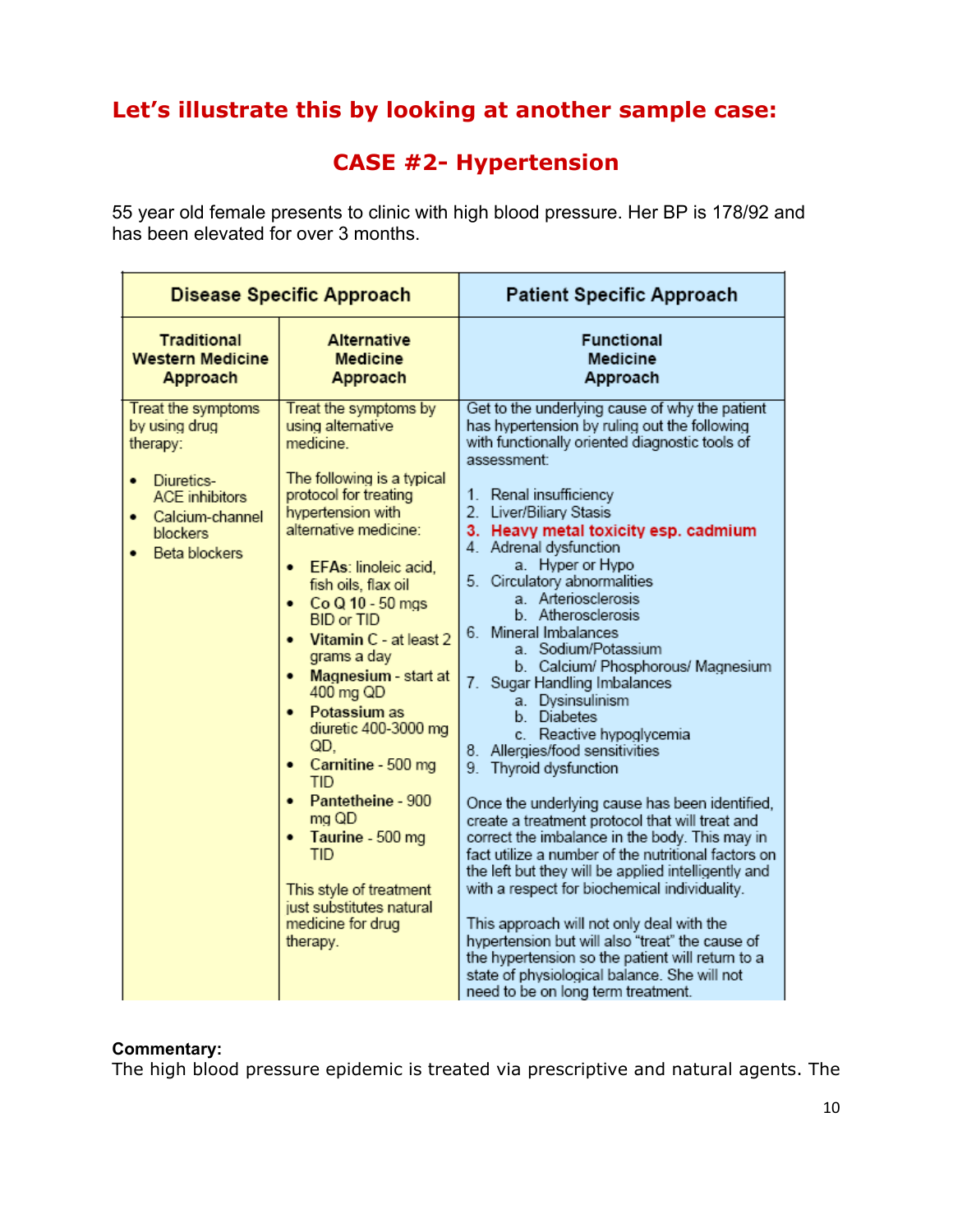real proof of success is what would happen to our high blood pressure patient if she stopped taking the prescribed treatment. In all likelihood the blood pressure would skyrocket. What if the underlying cause was thoroughly assessed using signs and symptoms analysis, physical exam techniques, blood chemistry analysis, and other advanced diagnostic tools such as a urine heavy metal screening or a liver detoxification panel? You would quickly find out what was causing the problem!

What if the hypertension was due to the existence of cadmium toxicity? And what would happen if the toxicity was eliminated via clinically proven detoxification methods? Not only would the blood pressure come down to normal but the patient would feel much better. We have now treated the *patient* and not her "disease" and we've brought her back onto the road to health and wellness. This is the beauty of functional medicine. *Pure genius!* 

- 12: Satarug S, Nishijo M, Ujjin P, Vanavanitkun Y, Moore MR.
- 
- Cadmium-induced nephropathy in the development of high blood pressure. Toxicol Lett. 2005 May 16:157(1):57-68. PMID: 15795094 [PubMed - indexed for MEDLINE]
- 13: Sirivarasai J, Kaojarem S, Wananukul W, Deechakwan W, Srisomeram P.
	- Non-occupational lead and cadmium exposure and blood pressure in Thai me Asia Pac J Public Health. 2004;16(2):133-7. PMID: 15624792 [PubMed - indexed for MEDLINE]
- 14: Martynowicz H, Skoczynska A.



F

[Cadmium toxicity. Cadmium and hypertension] Pol Arch Med Wewn. 2004 Feb; 111(2):243-9. Review. Polish. No abstract available. PMID: 15230239 [PubMed - indexed for MEDLINE]



# **The Fatal Flaw of Most Scientific Studies**

The failure to recognize biological individuality is the **fatal flaw** of most scientific studies referenced by traditional and even alternative medical journals. The statistically significant group whose condition benefits from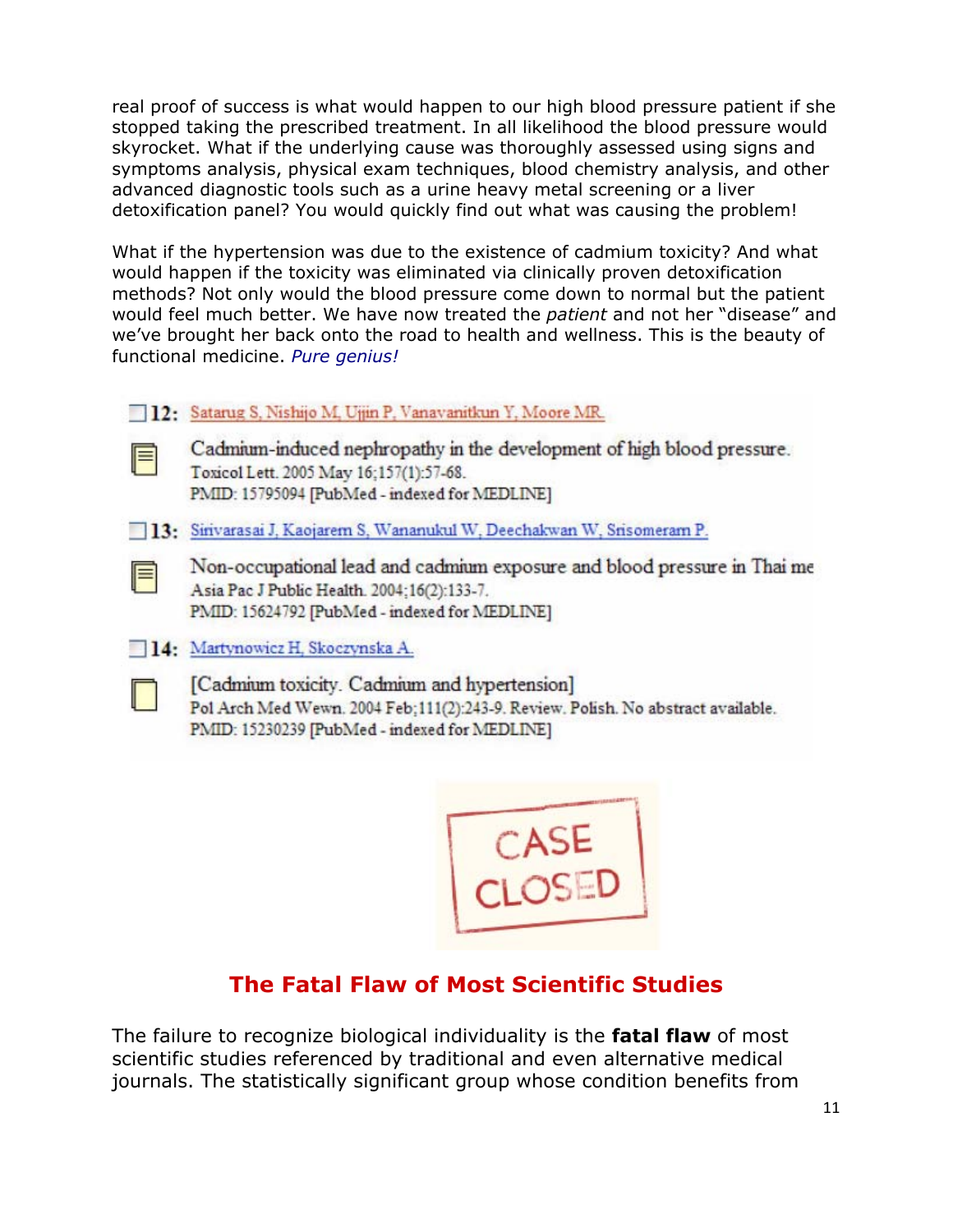either a prescriptive or natural agent under study must have some quality which distinguishes it from the unresponsive group. This **unrecognized quality** is clearly revealed by Functional Medicine testing to be a difference in **body chemistry and other physiological aberrations.** 



**The Frustrated Doctor** 

When clinicians employ empirical methods they are directed in their therapeutic efforts **only by the subjective response of the patient.**

When you employ Functional Medicine methods you are directed in your therapeutic efforts by **objectively measured changes in your patient's body chemistry.** 

Traditional medicine and many well meaning alternative health practitioners essentially practice a **disease-specific approach** to patient care.

In other words, it is known that a specific disease or condition has a certain probability of responding to a particular therapy.

The therapy is implemented and the patient's subjective response is observed. This approach may be a success, or may prove to be in error, in which case a second clinical trial is prescribed, and so on.

# **Principle #3 Patient-Specific vs. Disease-Specific**

The **disease-specific approach** is the road taken by virtually all traditional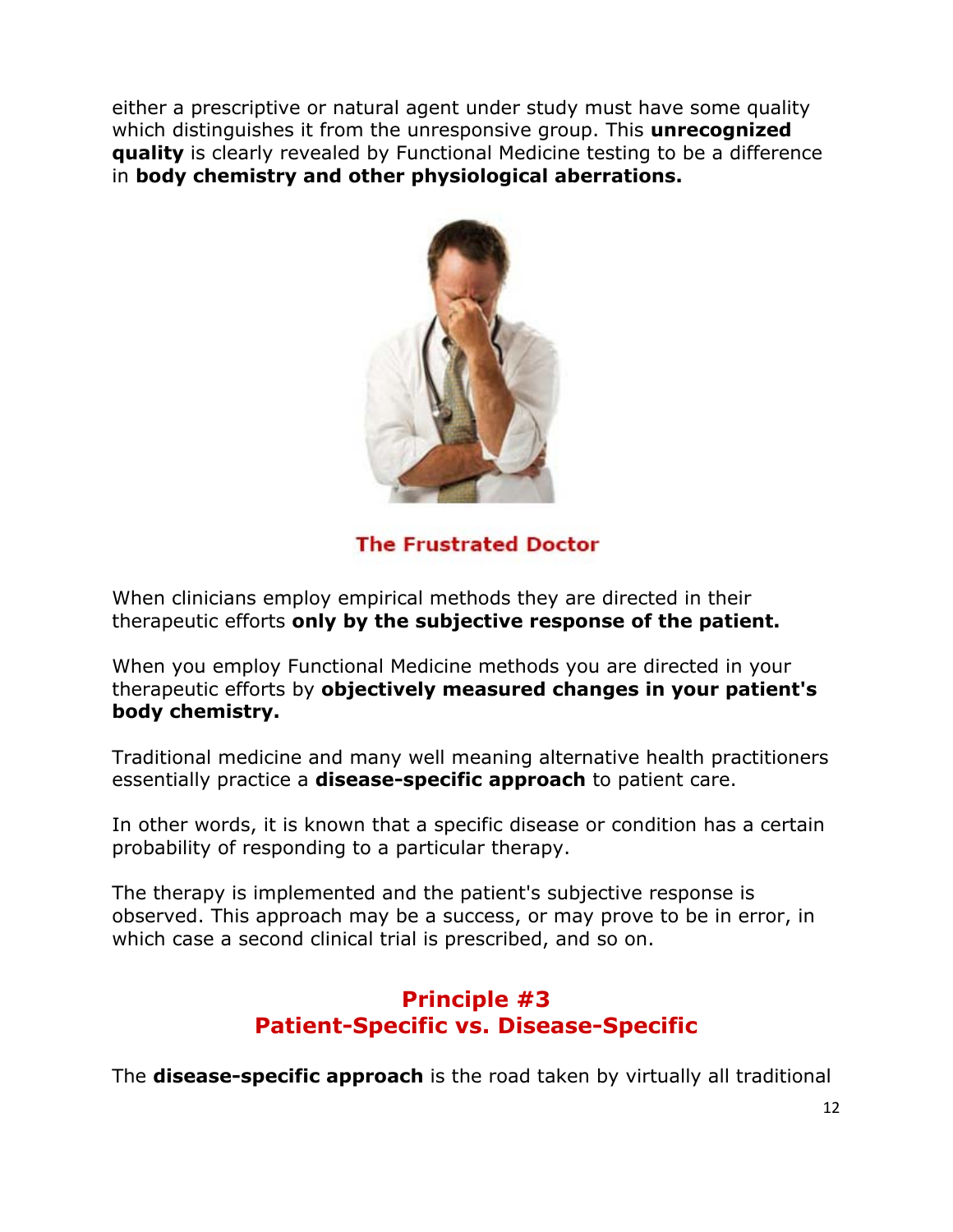and alternative physicians and other healthcare specialists.

The goal apparently is to match each of the thousands of named diseases and conditions with some prescriptive, over-the-counter medication and/or some natural agent like a vitamin or herb.

### **There is a better approach – Functional Diagnostic Medicine**

Whatever value empiricism has in the practice of medicine, it is neither the simplest nor the most effective way to manage the multitudes of diseases afflicting people around the world. For health professionals who are serious about helping patients get well, there is only one way that makes absolute sense and that is the **patient-specific approach.** This is what sets the Functional Diagnostic Medicine system apart from the standard approach to traditional diagnosis and treatment.

Functional Diagnostic Medicine offers a viable alternative to disease-specific empiricism, namely, a patient-specific scientific analysis.

The **patient-specific approach** embodied within the field of functional medicine allows doctors and other health professionals to do what has yet to be achieved with the traditional diagnostic model and that is *genuine science-based solutions* for the chronically ill.

Functional Medicine can be compared to hitting a *bull's-eye.* 



Functional Medicine is a patient and *doctor's dream* to the mystery of solving some of the most challenging health conditions.

While most traditional and alternative health professionals claim to help with symptoms with vitamins, herbs and prescriptive agents, practitioners of the functional medicine model are working on a **unique and novel diagnosis platform.**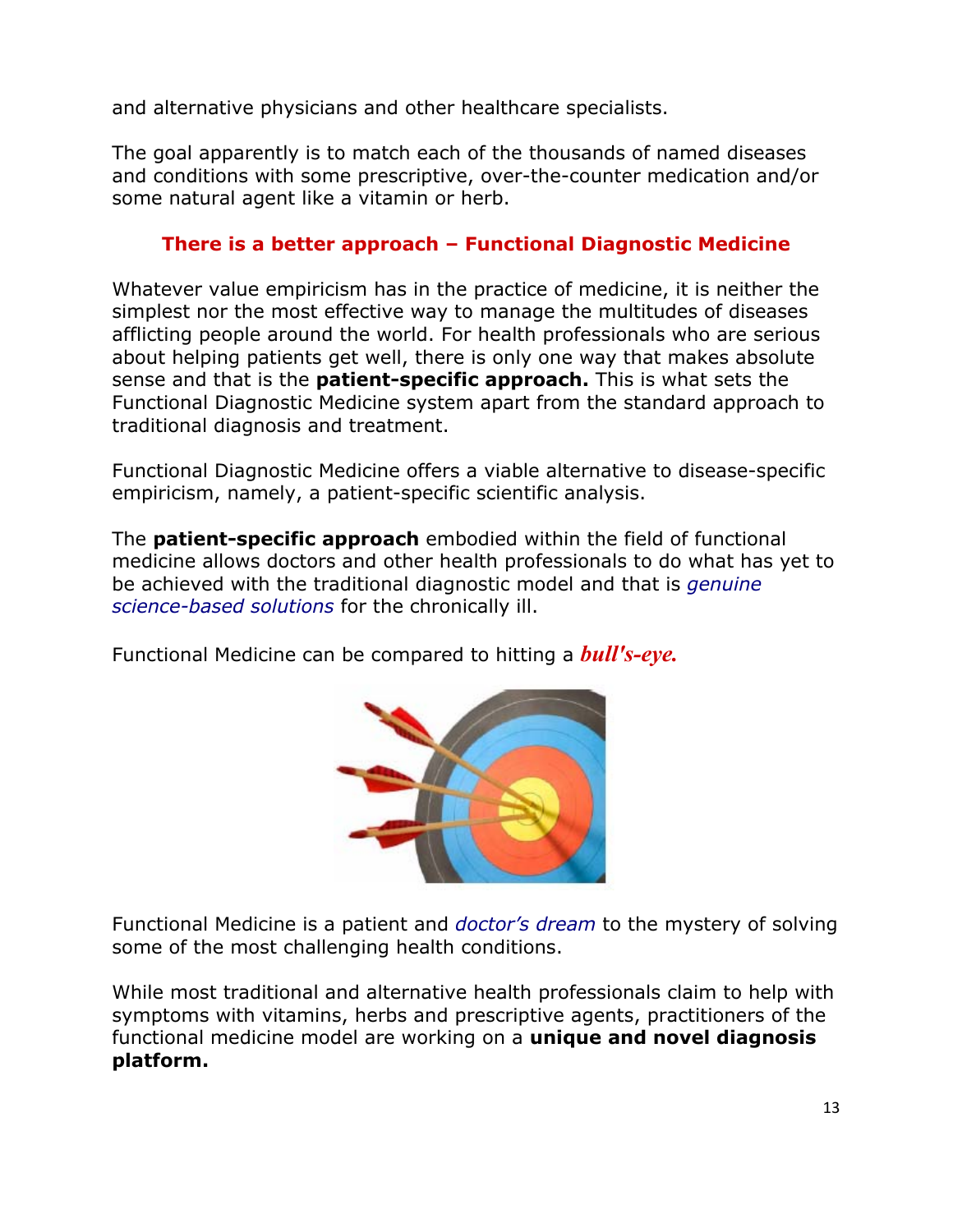They understand that merely treating the outward expression of disease does not cut it and pride themselves in *cracking the case* and getting to the *heart* of the health condition. This is *true health care at its finest* and this is what Functional Medicine is all about!



If you enjoy *throwing mud on a wall* and seeing what sticks, then you may want to continue using the disease specific model.

However, on the other hand, if you desire to *step up and gain renown* as a medical detective, the **patient specific approach** is your calling.

The fascinating thing about Functional Medicine is that physicians will find themselves treating two patients having identical symptoms with **entirely different treatment programs.** 

For instance, two patients with apparently the same osteoarthritis might test out as having entirely different physiological, biochemical and metabolic abnormalities predisposing them to arthritis. Anyone who tries an "arthritis treatment" on these two patients would necessarily fail in at least one of the cases. The reason for failure obviously is that no consideration is given to what might be the causative factors.

Functional Medicine has proved that discovering the underlying physiological, biochemical and metabolic glitches unique to the **patient** is one way to restore and maintain health, regardless of what symptoms the patient presents.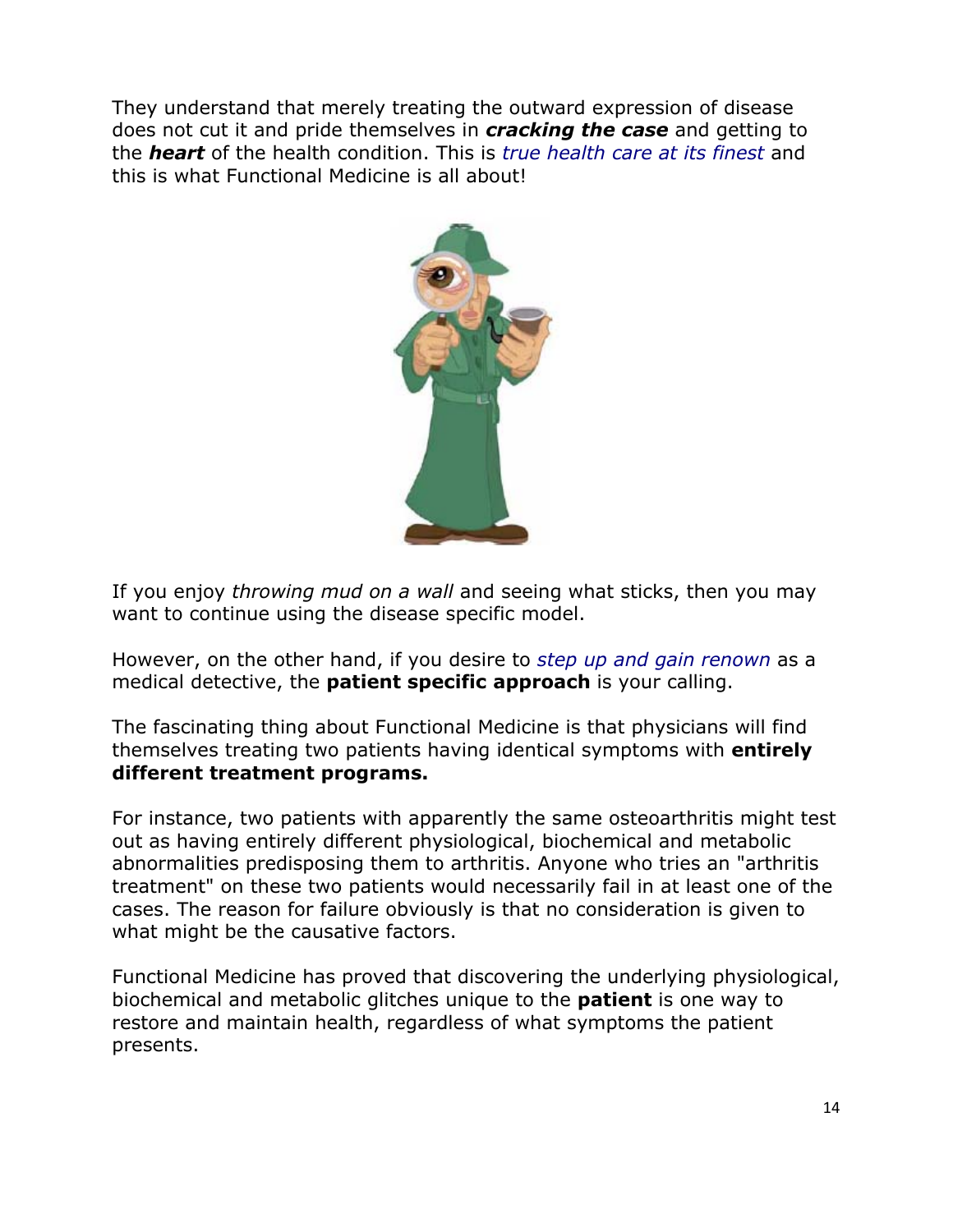### **Let's illustrate this by looking at one last sample case:**

### **CASE #3- Enlarged Prostate**

67 year old male is diagnosed on digital rectal exam to have an enlarged prostate. He presented to clinic complaining of hesitancy of urination, post-voiding dribbling, and a sensation of incomplete emptying.

| <b>Disease Specific Approach</b>                                               |                                                                                                                                                                                                                                                                                                                                                                                                                                                              | <b>Patient Specific Approach</b>                                                                                                                                                                                                                                                                                                                                                                                                                                                                                                                                                                                                                                                                   |
|--------------------------------------------------------------------------------|--------------------------------------------------------------------------------------------------------------------------------------------------------------------------------------------------------------------------------------------------------------------------------------------------------------------------------------------------------------------------------------------------------------------------------------------------------------|----------------------------------------------------------------------------------------------------------------------------------------------------------------------------------------------------------------------------------------------------------------------------------------------------------------------------------------------------------------------------------------------------------------------------------------------------------------------------------------------------------------------------------------------------------------------------------------------------------------------------------------------------------------------------------------------------|
| <b>Traditional</b><br><b>Western Medicine</b><br>Approach                      | <b>Alternative</b><br><b>Medicine</b><br>Approach                                                                                                                                                                                                                                                                                                                                                                                                            | <b>Functional</b><br>Medicine<br>Approach                                                                                                                                                                                                                                                                                                                                                                                                                                                                                                                                                                                                                                                          |
| Treat the symptoms<br>by using drug<br>therapy:<br>Proscar<br>Hytrin<br>Flomax | Treat the symptoms<br>by using alternative<br>medicine<br>The following is a<br>typical protocol for<br>treating BPH with<br>alternative medicine:<br>Zn up to 150-200<br>٠<br>$mg/day \times 2$<br>months then 50-<br>10 mg/day<br>Pumpkin seeds<br>Herbal treatment<br>with Saw<br>palmetto, nettles<br>and pygeum<br>africanum<br>Lycopene<br>٠<br>• L-Alanine<br>This style of<br>treatment just<br>substitutes natural<br>medicine for drug<br>therapy. | Get to the underlying cause of why the<br>patient has an enlarged prostate by ruling out<br>the following with functionally oriented<br>diagnostic tools of assessment:<br>1. Screening blood tests to evaluate the<br>kidneys, the liver, blood lipids, and<br>electrolytes using normal and functional<br>reference ranges<br>2. Mineral deficiencies, especially zinc<br>3. Comprehensive evaluation of<br>Estrogen, Progesterone and<br><b>Testosterone levels.</b><br>4. Evaluate for prostate cancer risk with<br>advanced cancer markers<br>Treatment is based on the functional<br>diagnostic testing and is designed to treat the<br>underlying cause and restore balance to the<br>body. |

#### **Commentary:**

The common approach to the treatment of BPH consists of the ill-fated symptom suppression model via a prescriptive or natural agent. Consideration of the physiological aberration of hormones, the presence of mineral deficiencies and the possibility of prostate cancer and the appropriate intervention to correct these aberrations is a *smart approach* to solving the BPH riddle.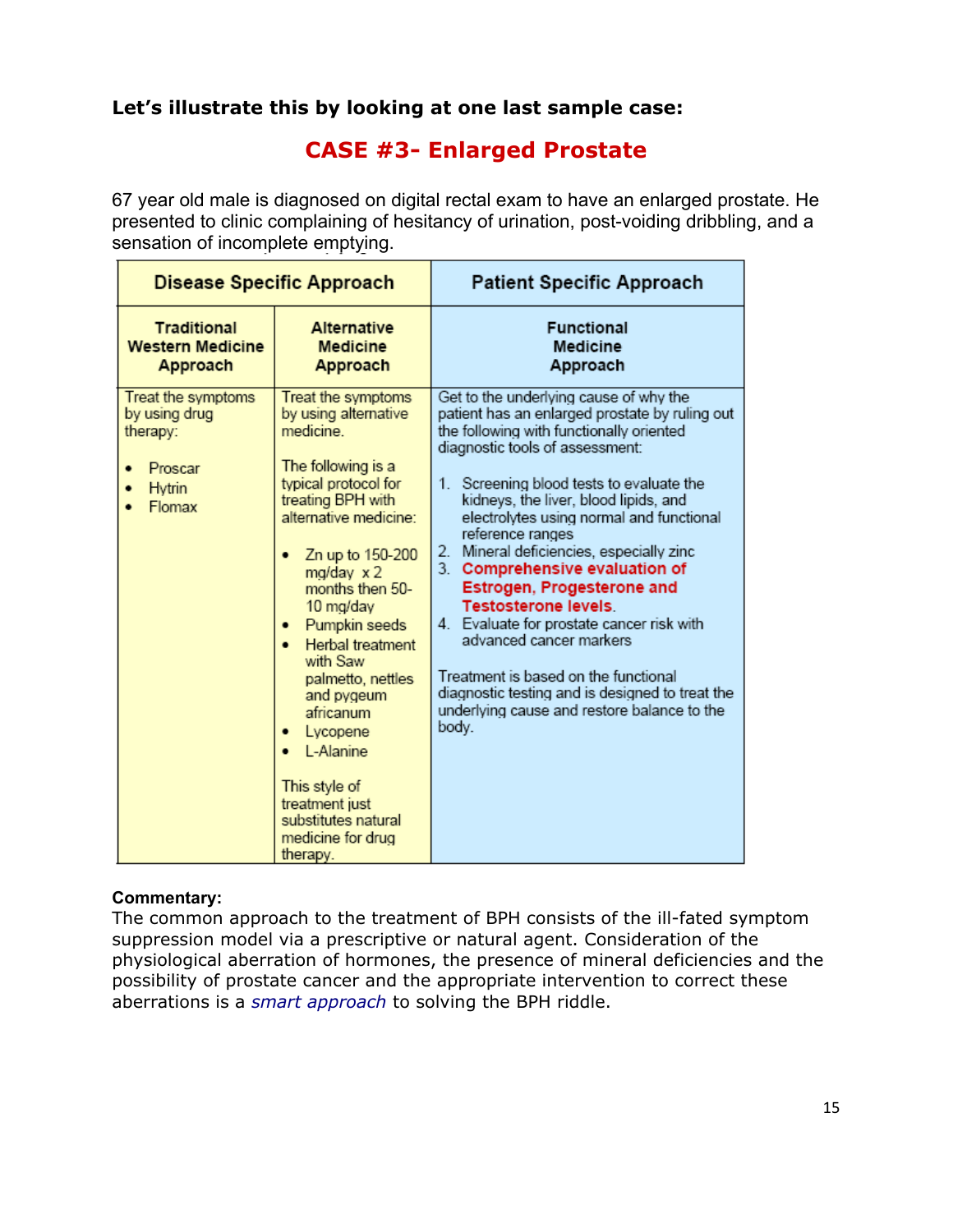### **Food for Thought**

Estradiol increases a genetic product (Bcl-2) that leads to cell proliferation and delay in apoptosis, both of which increase cancer risk. Progesterone suppresses Bcl-2 action and increases another genetic control product (p53) that slows cell proliferation and restores proper apoptosis, both of which decrease cancer risk. Testosterone (but not the DHT) stops cancer cell growth.

#### 3: Bartsch G, Rittmaster RS, Klocker H.

E

F

[Dihydrotestosterone and the role of 5 alpha-reductase inhibitors in benign prostatic hyperplasia] Urologe A. 2002 Sep; 41(5): 412-24. Review. German. PMID: 12426858 [PubMed - indexed for MEDLINE]

8: Bartsch G, Rittmaster RS, Klocker H.

Dihydrotestosterone and the concept of 5 alpha-reductase inhibition in human benign prostatic hyperplasia. Eur Urol. 2000 Apr;37(4):367-80. Review. PMID: 10765065 [PubMed - indexed for MEDLINE]

#### 8: Bartsch G. Rittmaster RS, Klocker H.

Dihydrotestosterone and the concept of 5 alpha-reductase inhibition in human benign prostatic hyperplasia. Eur Urol. 2000 Apr; 37(4):367-80. Review. PMID: 10765065 [PubMed - indexed for MEDLINE]



### **Is Your Doctor a Scientist or a Gambler?**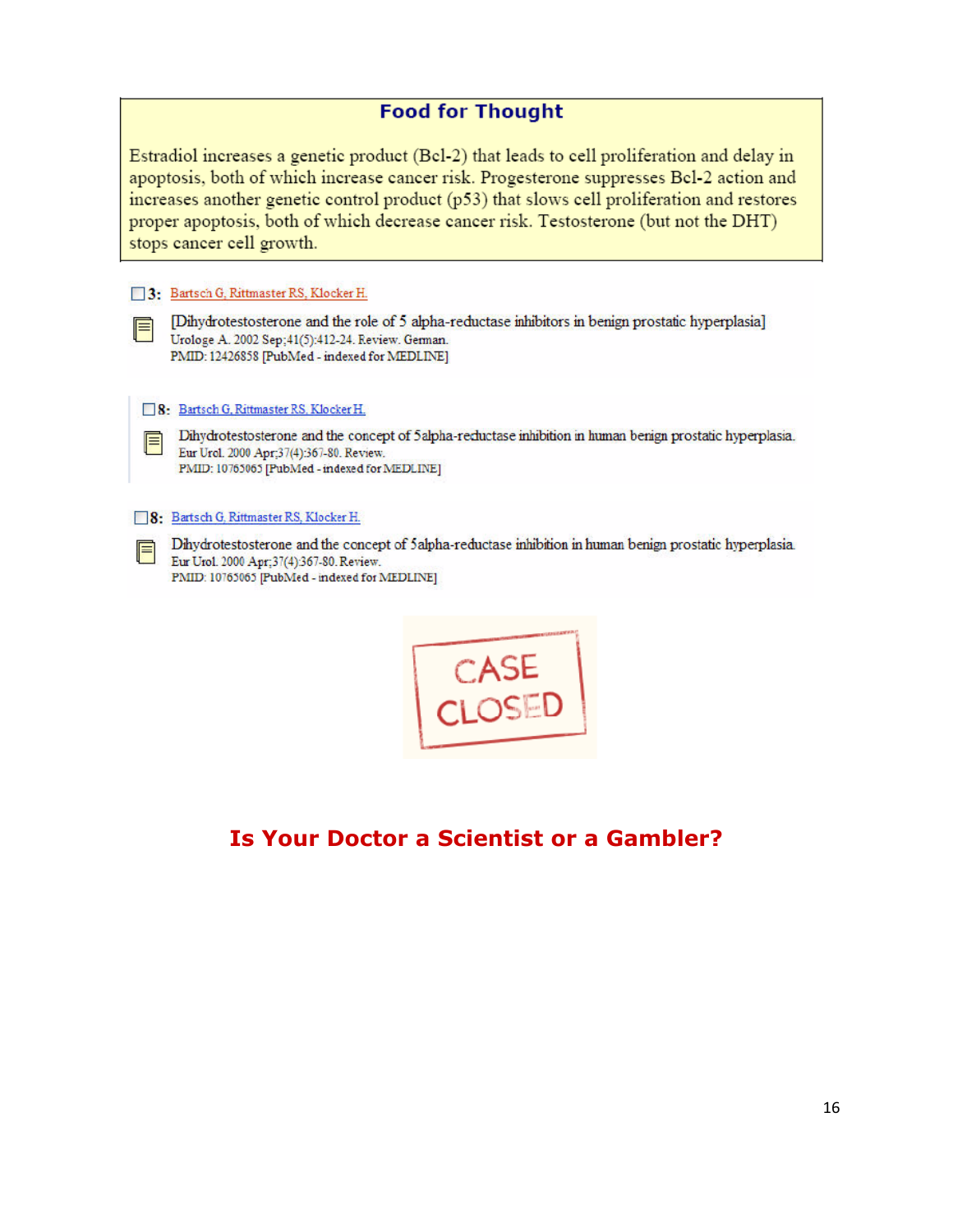

The gambler is hoping the odds are in his favor. Maybe they will and maybe they won't.

The health professional who follows the disease specific approach to patient management is in a similar boat. The treatment may work or it may be an utter failure. There is a degree of gambling involved and a high degree of uncertainty on the outcome of the recommended treatment. Yes, there is a chance of success but there is also a chance of failure.

The scientist carefully evaluates the data and formulates a clinical decision on what path to take to achieve a successful outcome.

There is not a disease in this world that you cannot help with Functional Medicine. In other words, while Functional Medicine may not be the sole answer to a patient's problem, every single sick patient that walks through your door has physiological, biochemical and metabolic abnormalities that are weakening them and predisposing them to disease. By correcting these glitches via Functional Medicine you will be getting directly to a major cause of their disease, and in doing so, improve not just their complaint but all other areas of health.

If, however, you take the traditional disease specific approach of giving a patient some popular remedy or drug of the month for whatever ails him, you are going to at best give him a temporary symptomatic boost, while actually exacerbating his body chemistry imbalances over time. In the long run, the patient is almost always worse after the doctor takes a disease specific approach to his symptoms.

With Functional Medicine you will never again feel the need to take an empirical shot in the dark. You will have objective tests to guide your therapeutic therapy.